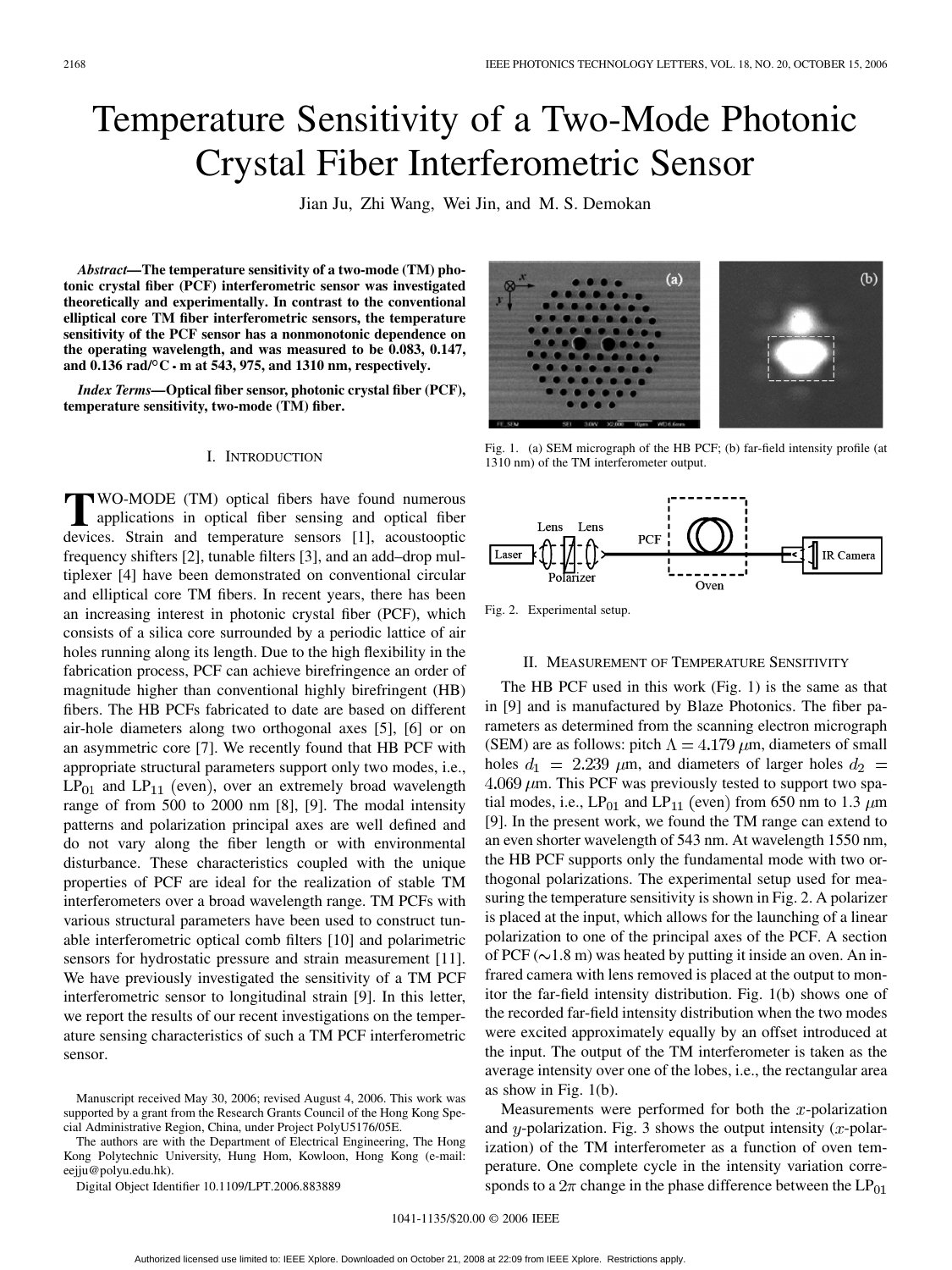<span id="page-1-0"></span>

Fig. 3. Experimental results showing the periodic intensity variation with temperature ( $\lambda = 1310$  nm, x-polarization).

TABLE I TEMPERATURE SENSITIVITY  $(\text{rad}/^{\circ}\text{C} \cdot \text{m})$ 

|                         | $\lambda$ = 543nm | $\lambda$ = 975nm | $\lambda$ = 1310nm |
|-------------------------|-------------------|-------------------|--------------------|
| <i>x</i> -polarization: | 0.083             | 0.147             | 0.136              |
| <i>v</i> -polarization: | 0.085             | 0.151             | 0.145              |

and  $LP_{11}$  (even) modes. The temperature sensitivity  $\eta$ , defined as the rate of change of phase difference  $\Delta \phi$  between the two modes with respect to temperature  $T$  per unit length of sensing fiber, is given by

$$
\eta = \frac{1}{L} \cdot \frac{\Delta \phi}{\Delta T} \tag{1}
$$

where  $L$  is the fiber length placed inside the oven. The measured temperature sensitivities are listed in Table I. As can be seen from Table I, the temperature sensitivity of TM PCF is slightly different for the  $x$ - and  $y$ -polarization. And the values are in general smaller than that of the conventional elliptical core TM fibers [\[1\].](#page-2-0)

### III. THEORETICAL TEMPERATURE SENSITIVITY

The temperature sensitivity  $\eta$  may be rewritten as

$$
\eta = \frac{1}{L} \frac{\Delta \phi}{\Delta T} = \frac{1}{L} \cdot \frac{\partial (\Delta \beta \cdot L)}{\partial T} = \frac{\partial (\Delta \beta)}{\partial T} + \Delta \beta \cdot \frac{1}{L} \frac{\partial L}{\partial T} \quad (2)
$$

where  $\Delta\beta$  is the propagation constant difference between the  $LP_{01}$  and  $LP_{11}$  (even) modes. As the PCF is a single material fiber, the thermal expansion coefficient  $\alpha$  and thermooptic coefficient  $\kappa$  should be the same for both the core and cladding, which are respectively defined as

$$
\alpha = \frac{1}{L} \cdot \frac{\partial L}{\partial T} \quad \text{and} \quad \kappa = \frac{1}{n} \cdot \frac{\partial n}{\partial T} \tag{3}
$$

where  $n$  is the refractive index of PCF material. For fused silica, the thermal expansion coefficient and thermooptic coefficient are  $\alpha = 5 \cdot 10^{-7}$ /°C and  $\kappa = 1 \cdot 10^{-5}$ /°C, respectively [\[1\]](#page-2-0).



Fig. 4. Propagation constant difference  $\Delta \beta$  at 1310 nm as a function of temperature. Circle and cross lines represent the results with and without considering transverse thermal expansion.



Fig. 5. Calculated temperature sensitivities as functions of wavelength. Solid and dotted lines correspond to theoretical results for the  $x$ - and  $y$ -polarization. Cross and circle points correspond to experimental data of  $x$ - and  $y$ -polarization, and dashed lines correspond to curve-fitting results.

By applying a super-cell method [\[12\],](#page-2-0) we can calculate the propagation constants of the two modes at different temperatures. Although the temperature-induced cross-sectional change was intuitively regarded as small, simulation results shown in Fig. 4 illustrate that its influence over the propagation constant difference  $\Delta\beta$  should be taken into consideration. However, in both cases, the differential propagation constant  $\Delta\beta$  was found to vary linearly with the temperature, which can be conveniently used to evaluate the first part of (2) by calculating the slope of the curve.

Fig. 5 shows the theoretically calculated temperature sensitivity as a function of wavelength. Unlike the elliptical-core TM fiber [\[1\]](#page-2-0), whose temperature sensitivity has a monotonic dependence on wavelength, the sensitivity of TM PCF has negative values and a parabolic-like relation with respect to the operating wavelength. The theoretical sensitivities agree in trends with the